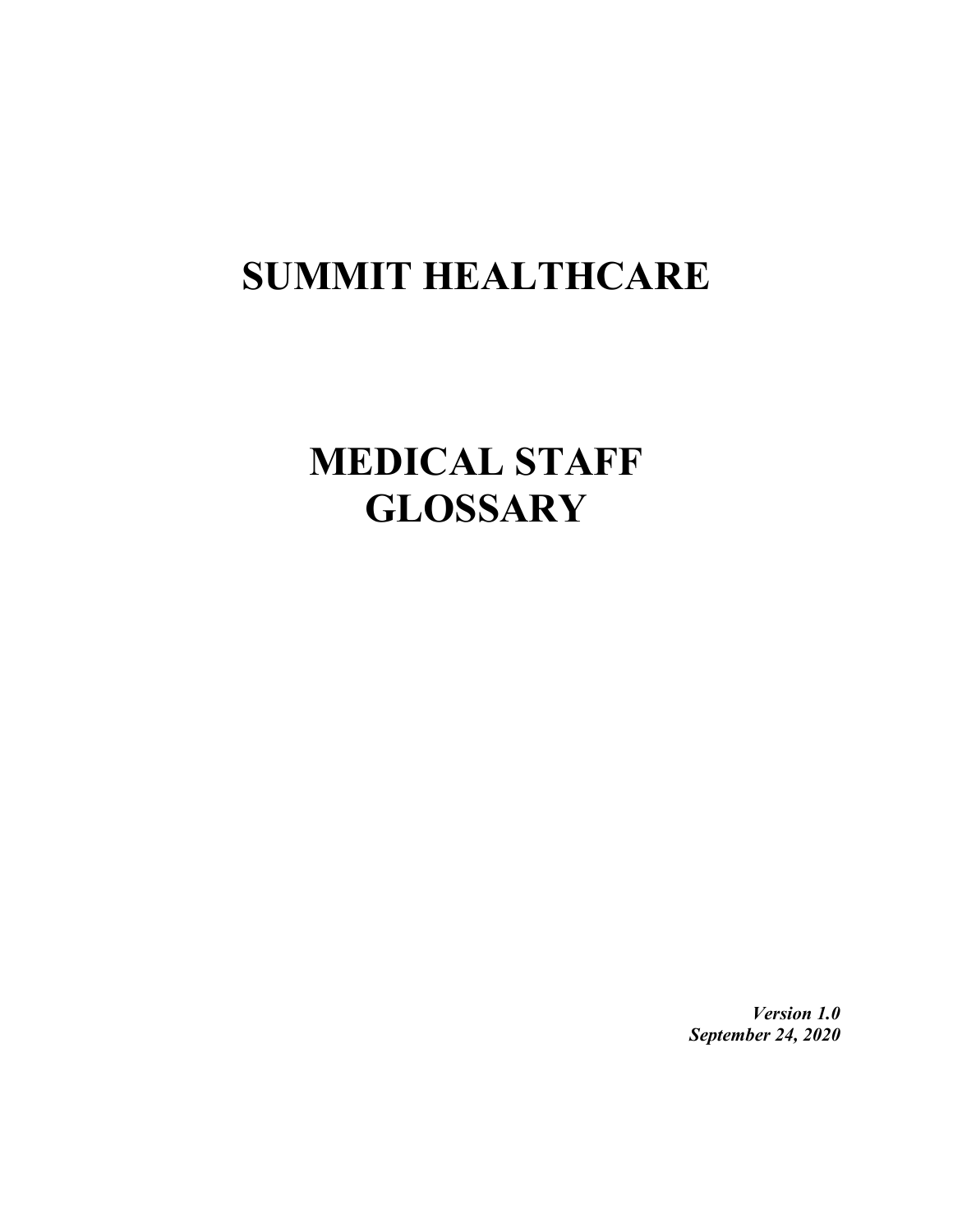## **MEDICAL STAFF GLOSSARY**

The following definitions shall apply to terms used in the Medical Staff Bylaws, the Practitioner Procedural Policy, the Medical Staff Organization Manual, and all associated policies of the Medical Staff:

- (1) "ADMINISTRATIVE LEADERSHIP" means one or more of the following individuals: the Chief Executive Officer, Chief Medical Officer, Chief of Physician Services, or Chief Nursing Officer (as needed).
- (2) "ADVANCED PRACTICE PROVIDER" or "APP" means a type of Practitioner who exercises independent judgment within the area of his or her professional competence and the limits established by the Medical Staff, the Board of Directors, and the applicable Arizona Practice Acts who is qualified to render direct or indirect medical care under the sponsorship and/or direction of a Sponsoring Physician who is a Medical Staff Member possessing Clinical Privileges at Summit Healthcare pursuant to a written Sponsorship agreement. Advanced Practice Providers are appointed as members of the Adjunct Professional Staff. See **Appendix D** of the Practitioner Procedural Policy.
- (3) "ALLIED HEALTH PROFESSIONALS" means an individual, other than a licensed Physician, Dentist, or Podiatrist, who exercises independent judgment within the areas of his or her professional competence and the limits established by the Medical Staff, the Board of Directors, and the applicable Arizona Practice Acts, and who is qualified to render direct or indirect medical or dental care pursuant to a written Supervising agreement with a Medical Staff Member (Supervising Physician) with Clinical Privileges at Summit Healthcare, and who possesses Clinical Privileges to provide such care at Summit Healthcare. Allied Health Professionals are appointed as members of the Adjunct Professional Staff. See **Appendix E** of the Practitioner Procedural Policy.
- (4) "APPOINTMENT" means the granting of membership to the Medical Staff by the Board to one of the defined categories outlined in Article 2 of the Medical Staff Bylaws. For ease of use, "Appointment" shall also be interpreted as a reference to the granting of membership to the Adjunct Professional Staff when applicable to an Advanced Practice Provider or an Allied Health Professional.
- (5) "AUTOMATIC RELINQUISHMENT/AUTOMATIC RESIGNATION" of Appointment and/or Clinical Privileges are administrative actions that occur by operation of the Practitioner Procedural Policy. They are not professional review actions that must be reported to the National Practitioner Data Bank or to any state licensing board or agency, nor do they entitle the Practitioner to a hearing or appeal.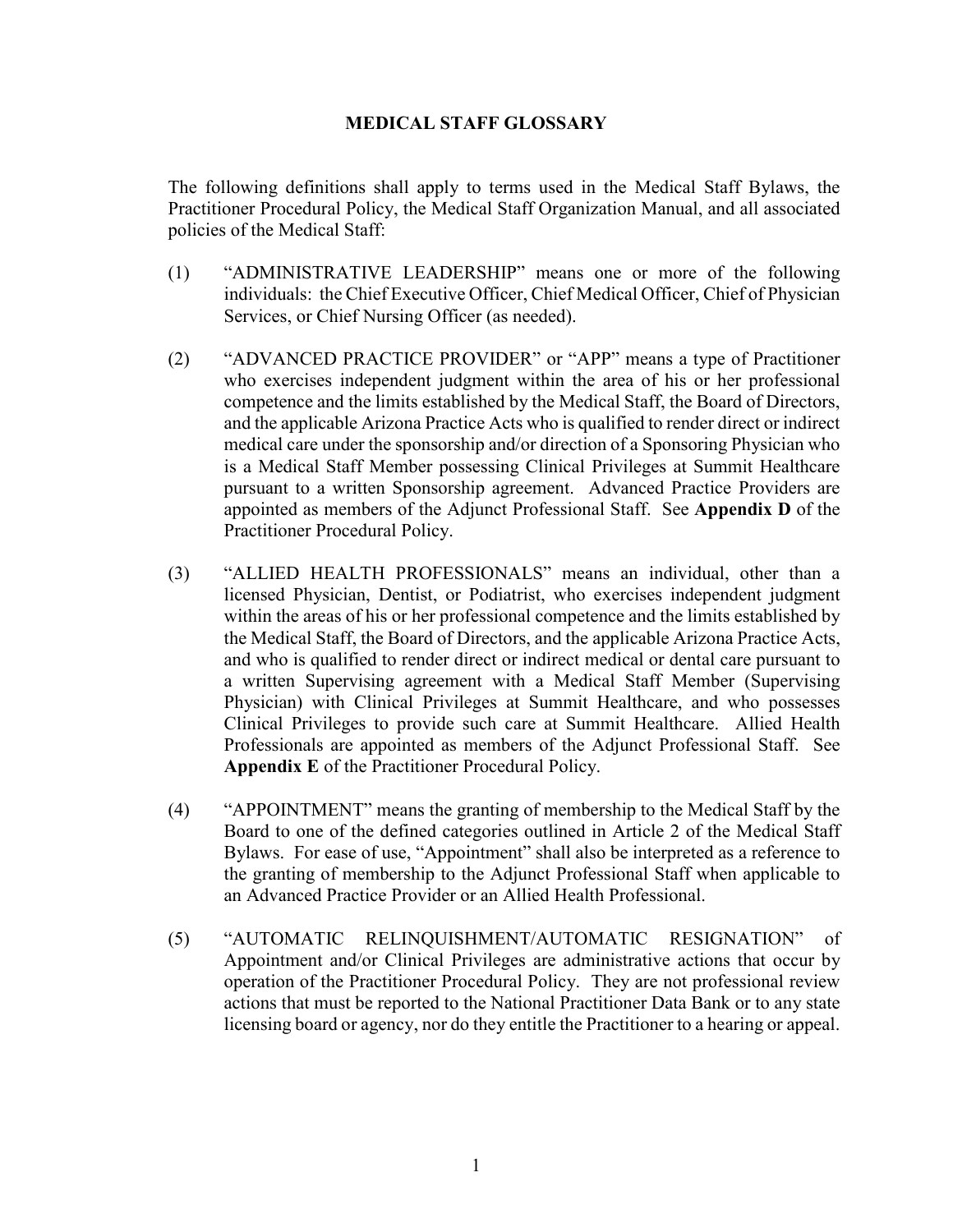- (6) "BOARD" means the Board of Directors of Summit Healthcare (or its designated committee) which has the overall responsibility for the actions of Summit Healthcare, including the Medical Staff.
- (7) "CHIEF EXECUTIVE OFFICER" or "CEO" means the individual appointed by the Board to act on its behalf in the overall management of Summit Healthcare.
- (8) "CHIEF MEDICAL OFFICER" or "CMO" means the individual appointed to act as the Chief Medical Officer of Summit Healthcare, in cooperation with the Chief of Staff.
- (9) "CLINICAL PRIVILEGES" or "PRIVILEGES" means the authorization granted by the Board to render specific patient care services, for which the Medical Staff Leaders and Board have developed eligibility and other credentialing criteria. There are several types of Clinical Privileges, including, but not limited to, Telemedicine Privileges, Temporary Privileges, and Disaster Privileges.
- (10) "COLLABORATIVE LEADERSHIP EFFORTS" means informal discussions, mentoring, counseling, sharing of comparative data, and similar efforts that do not meet the criteria for a Collegial Intervention.
- (11) "COLLEGIAL INTERVENTION" means a formal, planned, face-to-face discussion between the Practitioner and one or more Medical Staff Leaders. Collegial Intervention only occurs after a Practitioner has had an opportunity to provide input regarding a concern.
- (12) "COMMITTEE OF THE WHOLE" means the whole membership of the Medical Staff sitting as a committee and operating under the rules outlined in the Medical Staff Bylaws.
- (13) "CONFIDENTIAL FILE" means any file, paper or electronic, containing credentialing, privileging, Peer Review, or quality information related to a Practitioner.
- (14) "CORE PRIVILEGES" means a defined grouping of Clinical Privileges for a specialty or subspecialty that includes the fundamental patient care services that are routinely taught in residency and/or fellowship training for that specialty or subspecialty and which have been determined by the Medical Staff Leaders and Board to require closely related skills and experience.
- (15) "DAYS" means calendar days unless otherwise indicated.
- (16) "DENTIST" means a doctor of dental surgery ("D.D.S.") or doctor of dental medicine ("D.M.D.").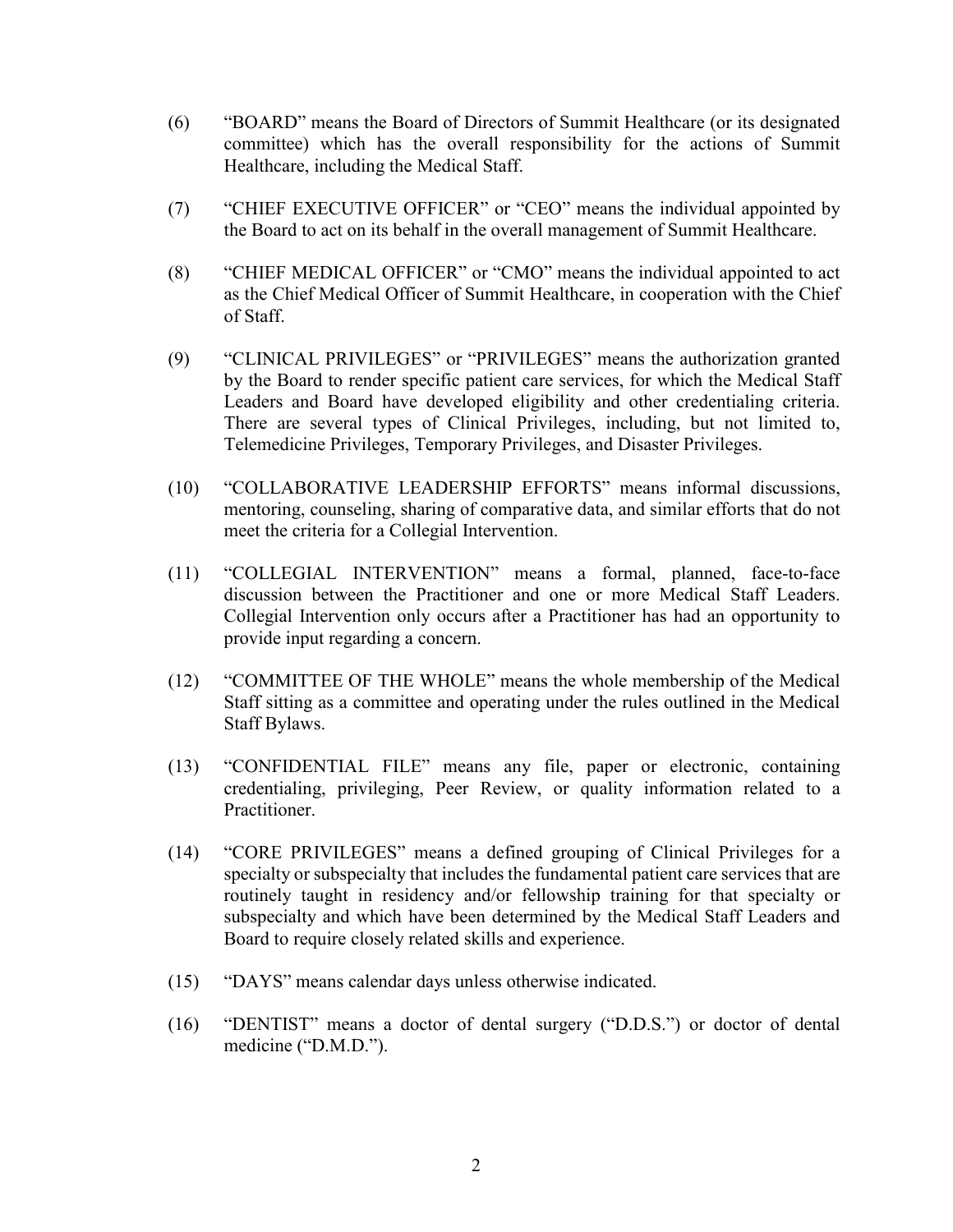- (17) "DEPARTMENT CHAIR" means the applicable head of a Medical Staff department at Summit Healthcare.
- (18) "DOCTOR" means a licensed Practitioner who has attained a medical, dental, or podiatric degree. The term shall not be used by any other type of Practitioner.
- (19) "EDUCATIONAL LETTER" is a letter that describes the opportunities for improvement that were identified in the care reviewed and offers specific recommendations for future practice.
- (20) "*EX OFFICIO*" means an individual who serves on a committee by virtue of his or her office or position. *Ex Officio* members serve with a vote, unless otherwise indicated.
- (21) "INFORMATIONAL LETTER" is a letter that is intended to help Practitioners self-correct and improve their performance through timely feedback.
- (22) "INITIAL FOCUSED PROFESSIONAL PRACTICE EVALUATION" or "IFPPE" means a time-limited period during which a Practitioner's professional performance is evaluated. All initially-granted Clinical Privileges, whether at the time of initial Appointment, Reappointment, or during the term of Appointment, shall be subject to IFPPE.
- (23) "INVESTIGATION" means a non-routine, formal process to review questions or concerns pertaining to a Practitioner. Only the Medical Executive Committee has the authority to initiate and conduct an Investigation. By contrast, the processes that address issues of clinical performance, professional conduct, and health involving Practitioners that utilize Collaborative Leadership Efforts or Progressive Steps do not constitute Investigations.
- (24) "LEADERSHIP COUNCIL" is a peer review and quality assurance committee under Arizona law that:
	- (a) handles issues of professional conduct; and
	- (b) handles issues of Practitioner health; and
	- (c) performs such other functions as defined in the Medical Staff Bylaws and other related policies.

The Leadership Council possesses no disciplinary authority. Only the Medical Executive Committee has the authority to conduct non-routine Investigations and to recommend Restrictions of Clinical Privileges. The composition and duties of the Leadership Council are described in the Medical Staff Organization Manual.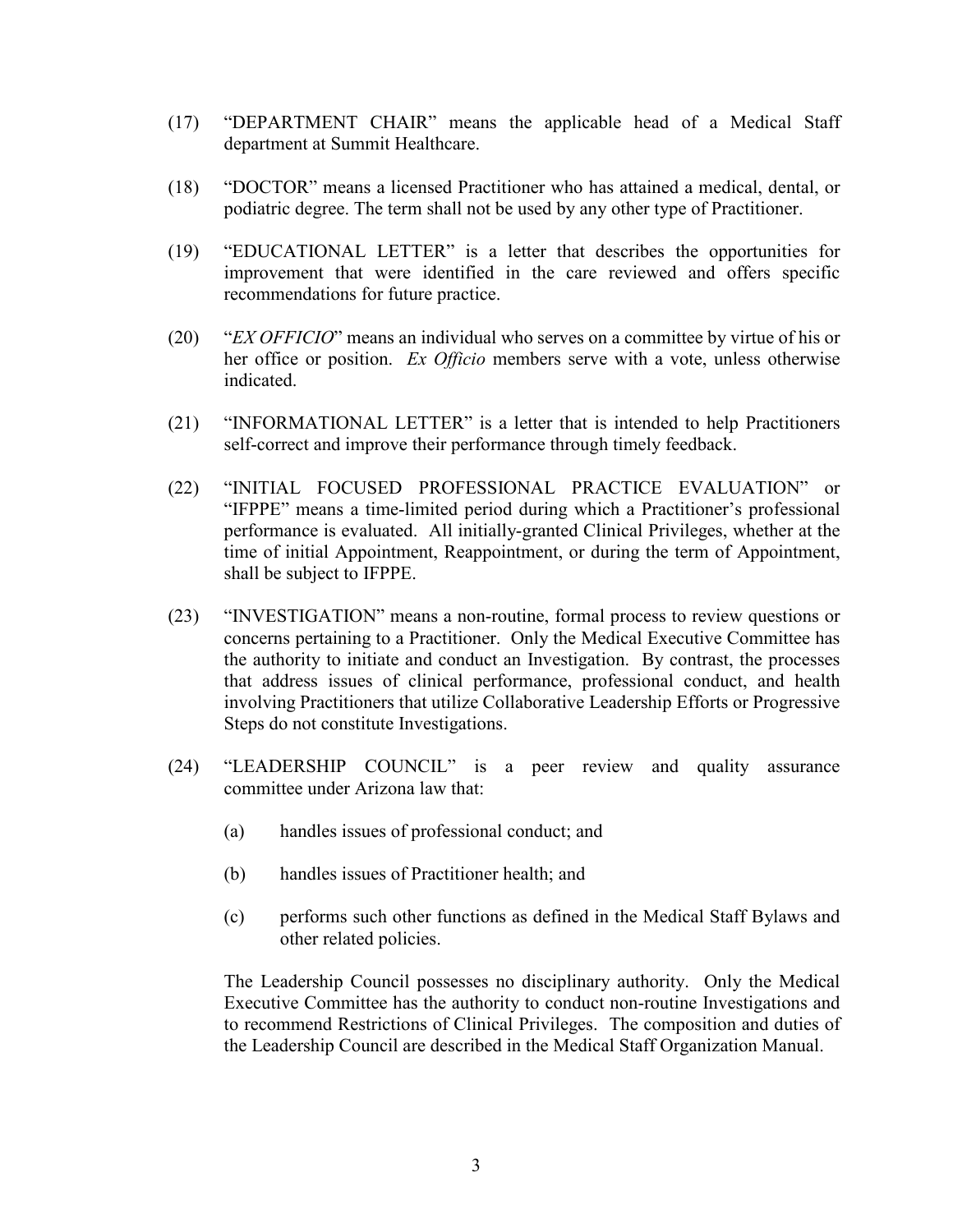- (25) "MEDICAL EXECUTIVE COMMITTEE" ("MEC") means the Medical Staff Executive Committee.
- (26) "MEDICAL STAFF" means all Physicians, Podiatrists, and Dentists who have been appointed to the Medical Staff by the Board.
- (27) "MEDICAL STAFF LEADER" means any Medical Staff Officer, Department Chair, Division Chief, and committee chair.
- (28) "MEDICAL STAFF MEMBER" means any Physician, Podiatrist, or Dentist who has been granted Appointment by the Board.
- (29) "MEDICAL STAFF SERVICES" means the Medical Staff Office at Summit Healthcare or any delegated Credentials Verification Office ("CVO").
- (30) "NOTICE" means written communication by regular U.S. mail, Summit Healthcare mail, hand delivery, e-mail, facsimile, website, or other electronic method. Notice will be deemed to have been received on the date it was personally delivered, or if delivered by U.S. mail or e-mail, the Notice will be deemed received three days after being deposited, postage pre-paid, in the United States Mail or three days after being sent by e-mail.
- (31) "PEER REVIEW" means the medical or quality assurance review functions of Summit Healthcare. Peer Review activities include, but are not limited to, the following:
	- (a) the assessment of a Practitioner's clinical performance, professionalism, health, and utilization practices in accordance with the procedures in the Practitioner Procedural Policy and other related Medical Staff policies;
	- (b) use of the following tools and procedures to address any questions or concerns that may be identified with a Practitioner: Collaborative Leadership Efforts and Progressive Steps, focused reviews, precautionary suspensions, Investigations, and hearings and appeals; and
	- (c) the initial Appointment and Reappointment processes that involve the evaluation of the quality and efficiency of services ordered or performed by a Practitioner.

Peer Review is applicable to all Practitioners and is not intended to be a precursor to any disciplinary action, but rather is designed to promote improved patient safety and quality through continuous improvement.

(32) "PEER REVIEW COMMITTEE" means any professional review committee that engages in Peer Review. Peer Review Committees include, but are not limited to, the following: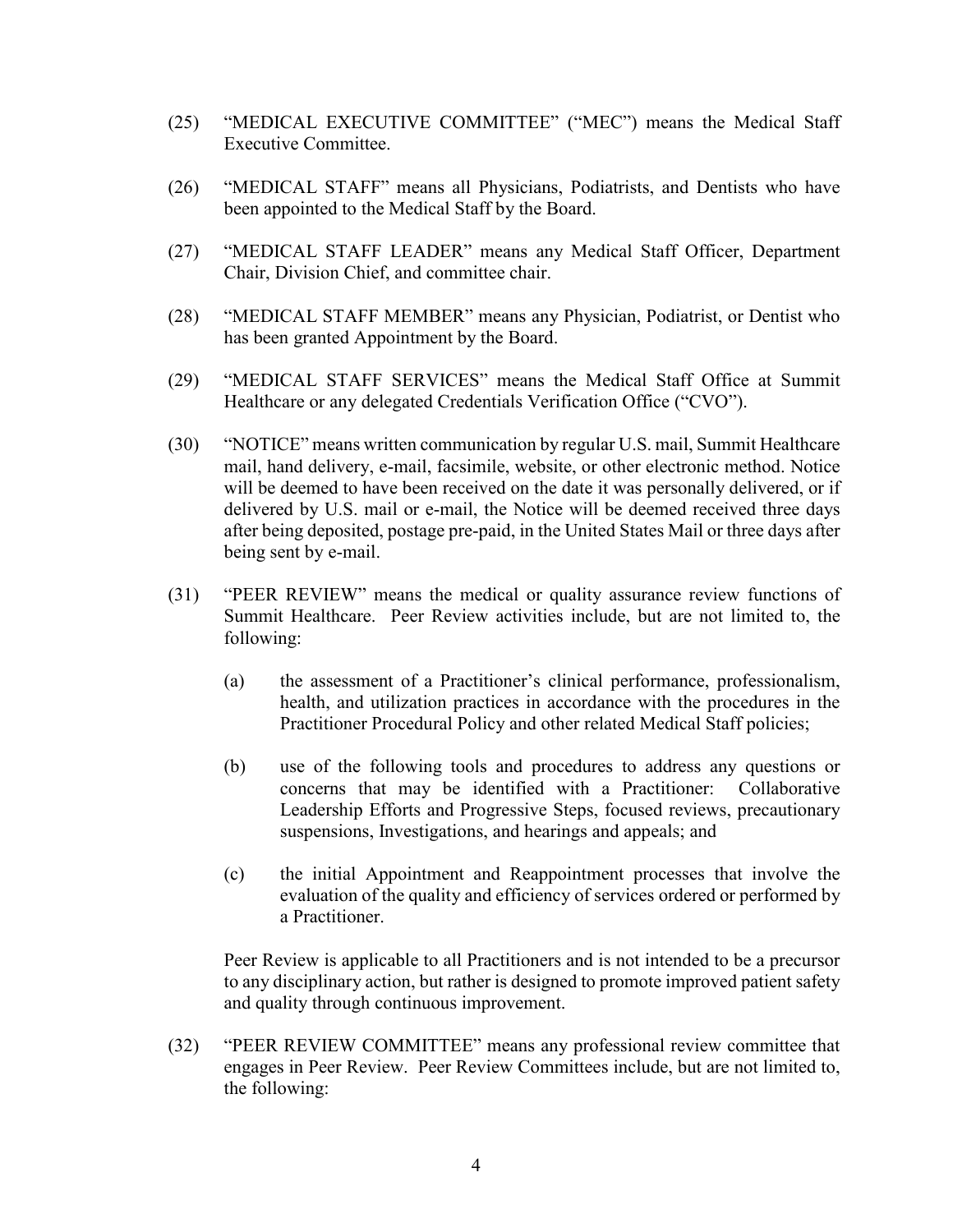- (a) Medical Executive Committee, the Medical Staff's Peer Review Committee ("PRC"), Leadership Council, Credentials Committee, or any other standing or ad hoc committee that performs Peer Review;
- (b) clinical departments, sections, and service lines when engaging in Peer Review;
- (c) Hearing Officers and hearing and appellate review panels;
- (d) the Board and its committees; and
- (e) any individual who is authorized to perform functions on behalf of a Peer Review Committee, including Medical Staff Leaders, the Chief Medical Officer, Summit Healthcare personnel, and experts or consultants retained to assist in Peer Review activities.

All Peer Review Committees are also "professional review bodies" as that term is defined in the Health Care Quality Improvement Act of 1986, 42 U.S.C. §11101 *et seq.*

- (33) "PEER REVIEW INFORMATION" means any information maintained by Summit Healthcare in any format (verbal, written, or electronic) that involves medical or quality assurance review functions (e.g., the evaluation of the quality and efficiency of services ordered or performed by a Practitioner who has been granted Clinical Privileges at Summit Healthcare). Peer Review Information includes, but is not limited to, analyses, evaluations, discussions, reports, correspondence, records, proceedings, recommendations, actions, and minutes made or taken by, or on behalf of, Peer Review Committees, or in response to a request for information by another Peer Review Committee.
- (34) "PERFORMANCE IMPROVEMENT PLAN" or "PIP" means a voluntary agreement between a Practitioner and the MEC, which may include a wide variety of tools and techniques that can result in a constructive and successful resolution of the concern. PIPs will be disclosed on affiliation verifications for ten years following the PIP.
- (35) "PHYSICIAN" means both doctors of medicine ("M.D.s") and doctors of osteopathy ("D.O.s").
- (36) "PODIATRIST" means a doctor of podiatric medicine ("D.P.M.").
- (37) "PRACTITIONER" means any individual who has been granted Clinical Privileges and/or Appointment by the Board, including, but not limited to, Medical Staff Members and members of the Adjunct Professional Staff. It does not include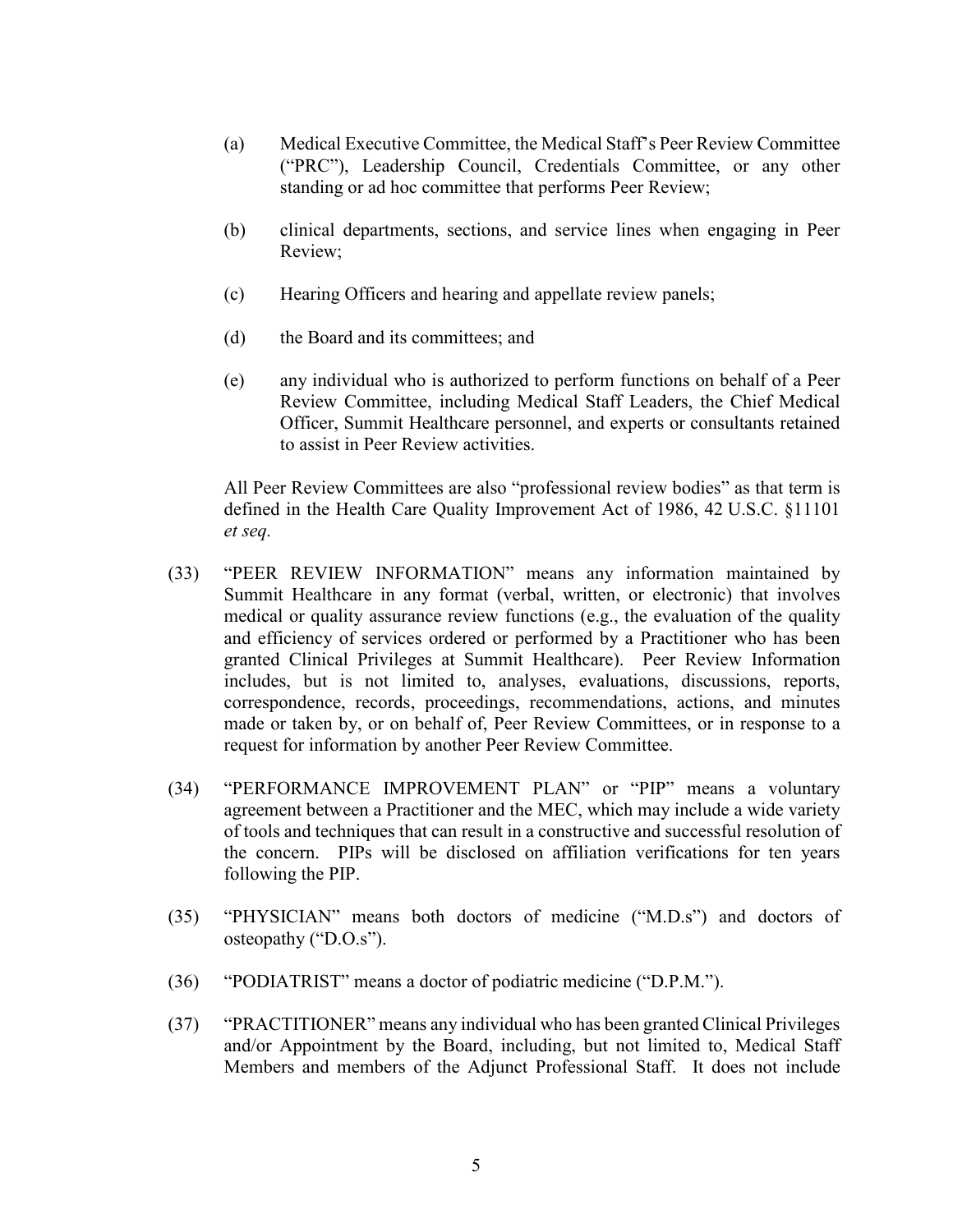residents or fellows performing clinical functions pursuant to their curriculum requirements, affiliation agreements, and/or training protocols.

- (38) "PROGRESSIVE STEPS" means Informational Letters, Educational Letters, Collegial Interventions, and Performance Improvement Plans.
- (39) "REAPPOINTMENT" means the granting of continued Appointment to the Medical Staff or Adjunct Professional Staff by the Board.
- (40) "RESTRICTION" means a professional review action that:
	- (a) is recommended by the MEC as part of an Investigation or agreed to by the Practitioner while he or she is under Investigation or in exchange for the MEC not conducting an Investigation or taking an adverse professional review action; and
	- (b) limits the individual's ability to independently exercise his or her clinical judgment (i.e., a mandatory concurring consulting requirement in which the consultant must approve the course of treatment in advance or a proctoring requirement in which the proctor must be present for the case and has the authority to intervene in the case, if necessary).

Restrictions do not include the following, whether recommended by the MEC or by any other Medical Staff committee:

- (a) general consultation requirements, in which the Practitioner agrees to seek input from a consultant prior to providing care;
- (b) observational proctoring requirements, in which the Practitioner agrees to have a proctor present to observe his or her provision of care; and
- (c) other collegial performance improvement efforts, including Informational Letters, Educational Letters, or Performance Improvement Plans that are suggested by the Medical Staff Leadership and voluntarily agreed to by the Practitioner as a part of the routine Peer Review process.
- (41) "SPECIAL NOTICE" means hand delivery, certified mail (return receipt requested), secure e-mail, or overnight delivery service providing receipt. Special Notice will be deemed to have been received on the date it was personally delivered, or if delivered by U.S. mail or e-mail, the Special Notice will be deemed received three days after being deposited, postage pre-paid, in the United States Mail or three days after being sent by secured e-mail.
- (42) "SPECIAL PRIVILEGES" means Clinical Privileges that fall outside of the Core Privileges for a given specialty, which require additional education, training, and/or